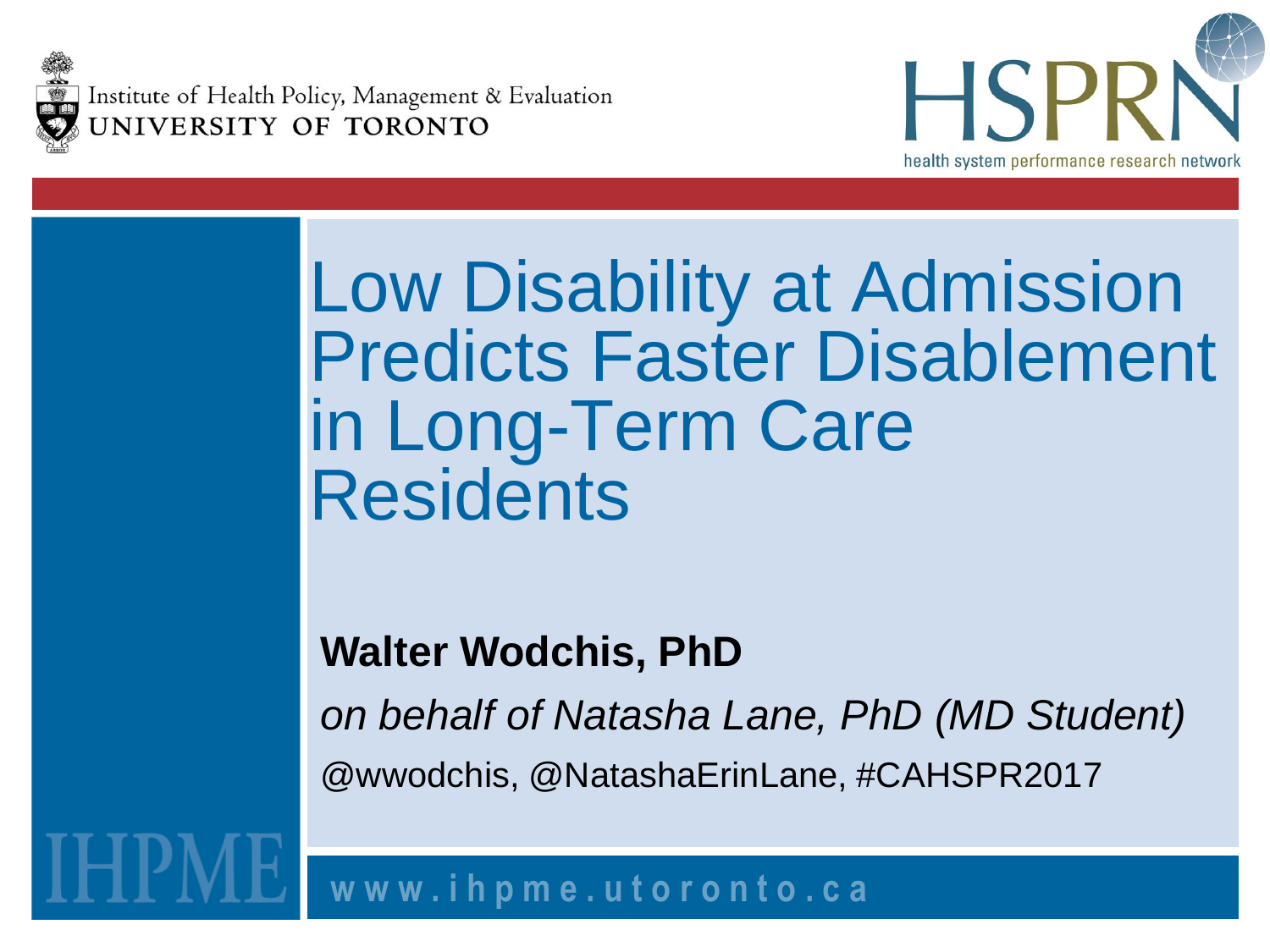## **When I say "disability," I mean…**

Needing help with **activities of daily living**  (ADLs):

- *Walking*
- *Transferring*
- *Getting dressed*
- *Using the toilet*
- *Tending to personal hygiene*
- *Eating*
- *Moving around in bed*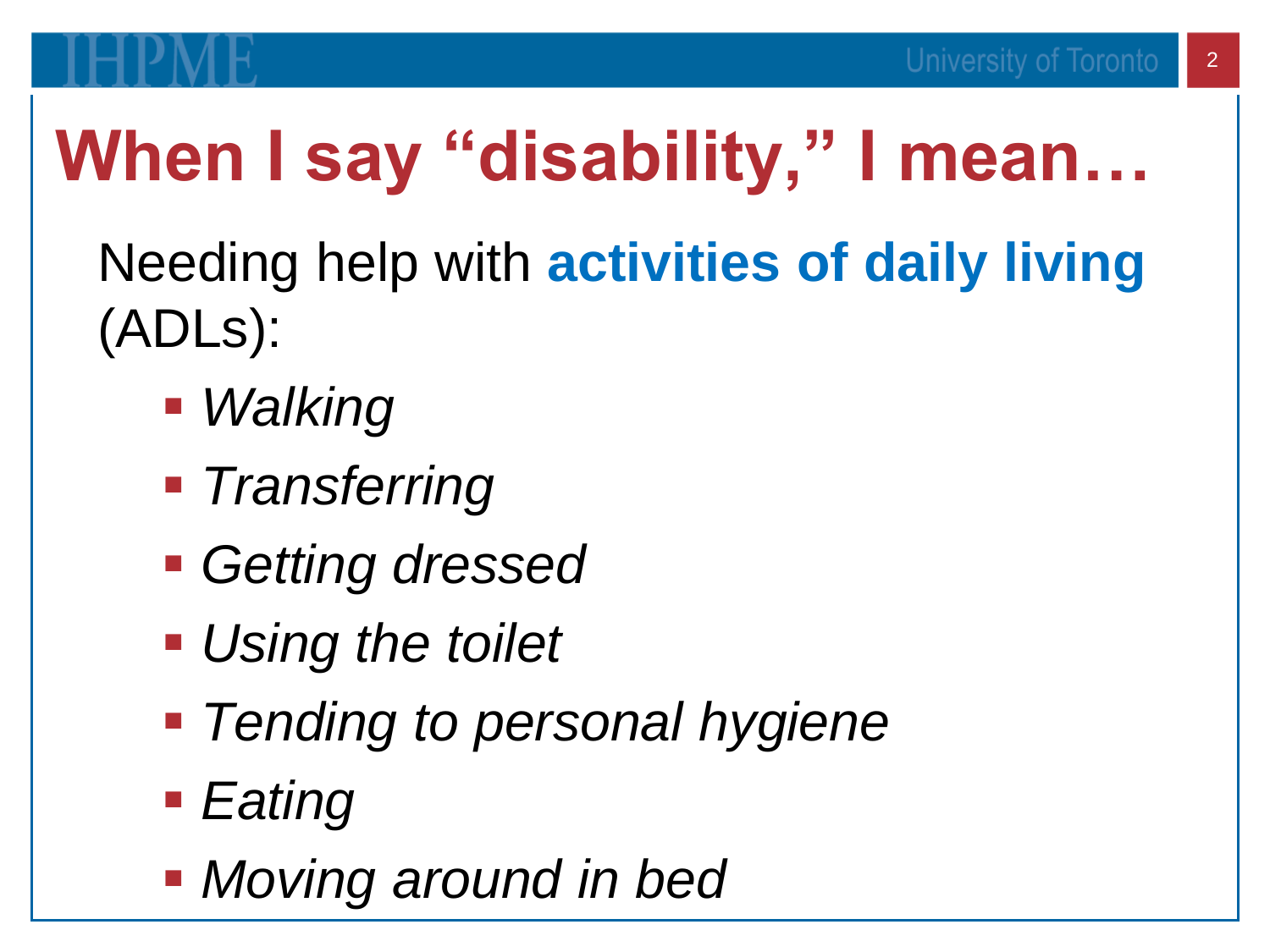## **Disablement** = ↑Disability *over time*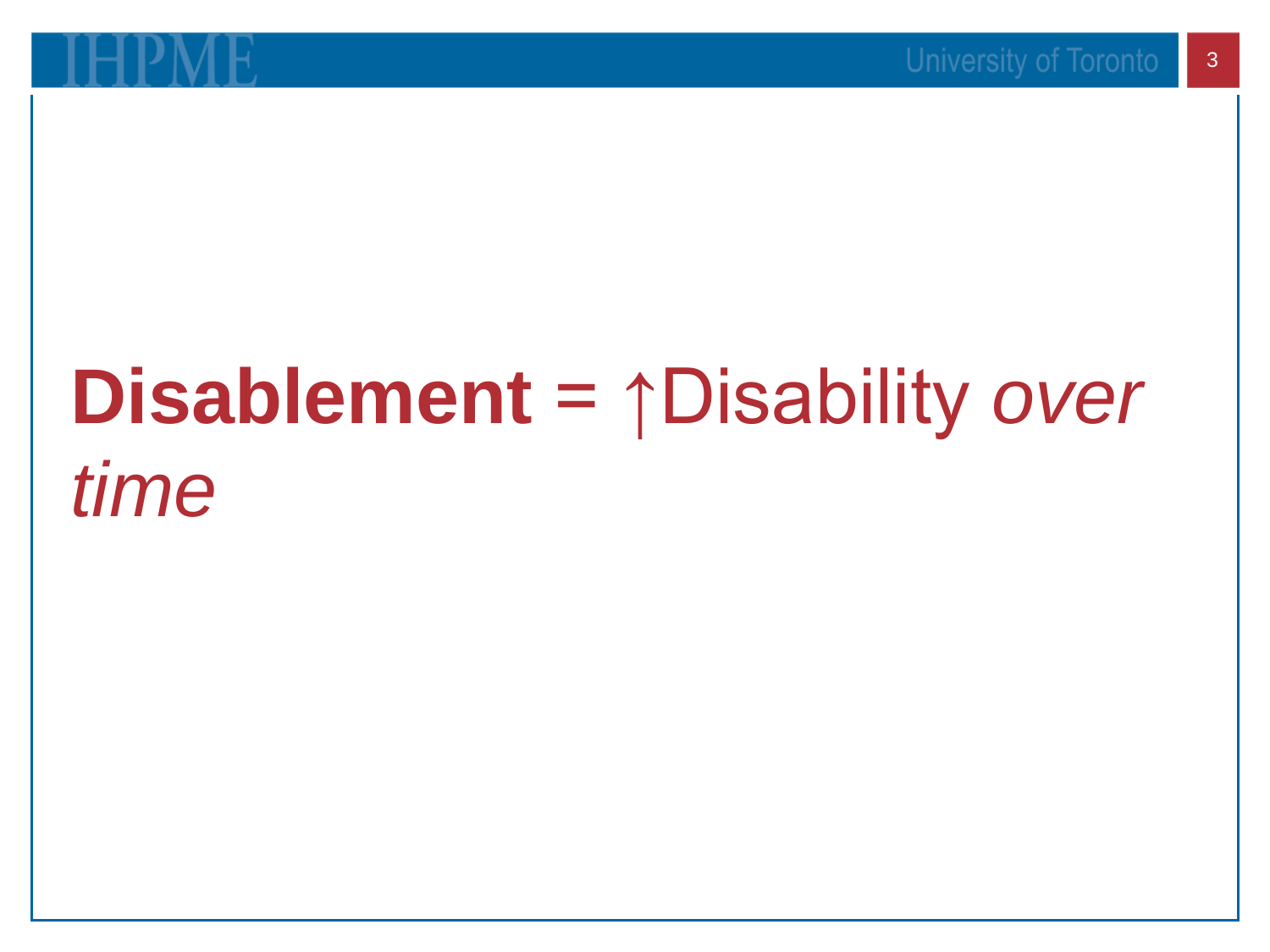### **Why study disablement in longterm care residents?**

- **Large & growing burden of disability,** especially in long-term care<sup>1,2</sup>
- **Disability is expensive.**<sup>3-5</sup>

**• Disablement lowers quality of life; older** adults *really* don't want to be disabled.6-8

**1**. WHO, 2015: World Report on Aging and Health. **2**. Ontario Long Term Care Association 2014; This is Long-Term Care. **3.** Wodchis, 2013; Person-Centered Costing Using Administrative Data. **4**. Kruse et al, 2013 J Am Geriatr Soc; 61(11): 1909-18. **5.** Ontario Ministry of Health and Long-Term Care, 2013; Long-Term Care Homes Financial Policy **6**. Andersen et al 2004, Health Qual Life Outcomes; 2: 52. **7.** Kuluski et al 2013, BMC Family Practice 2013; 14. **8**. Fried et al 2002 NEJM; **346**(14): 1061-6.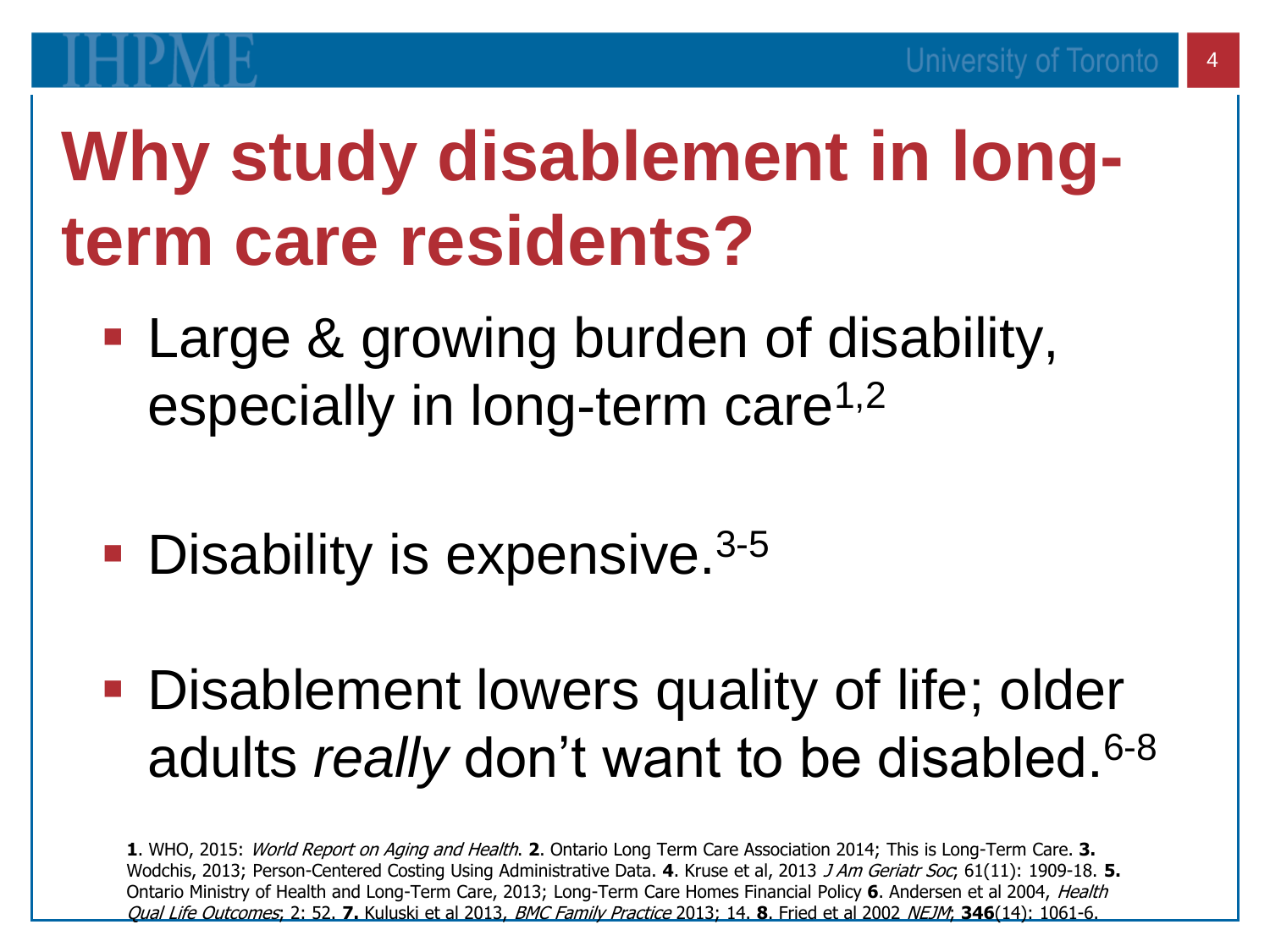# **Hypothesis**

Long-term care residents with these exposures present at admission become disabled at a faster rate over two years:

- **balance impairment**
- **Exagnitive impairment** (moderate severe to severe)
- **Pain** (daily or severe)
- **high disability**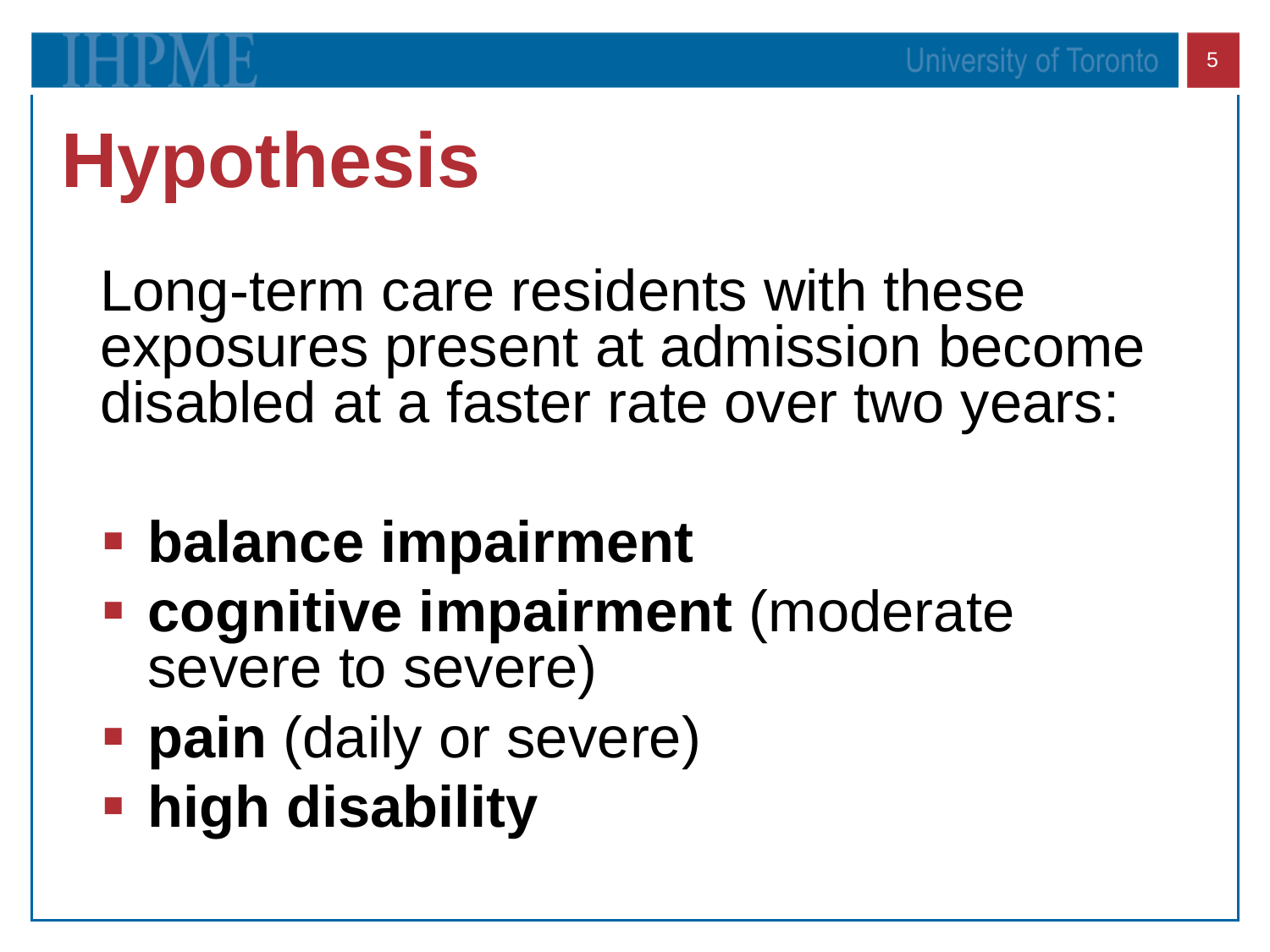## **Sample**

#### **12,334 residents in 633 Ontario longterm care homes followed over 2 years**

• Admitted to Ontario long-term care home and received RAI-MDS admission assessment between April 1, 2011 and March 31st 2012 & at least 2 follow-up assessments.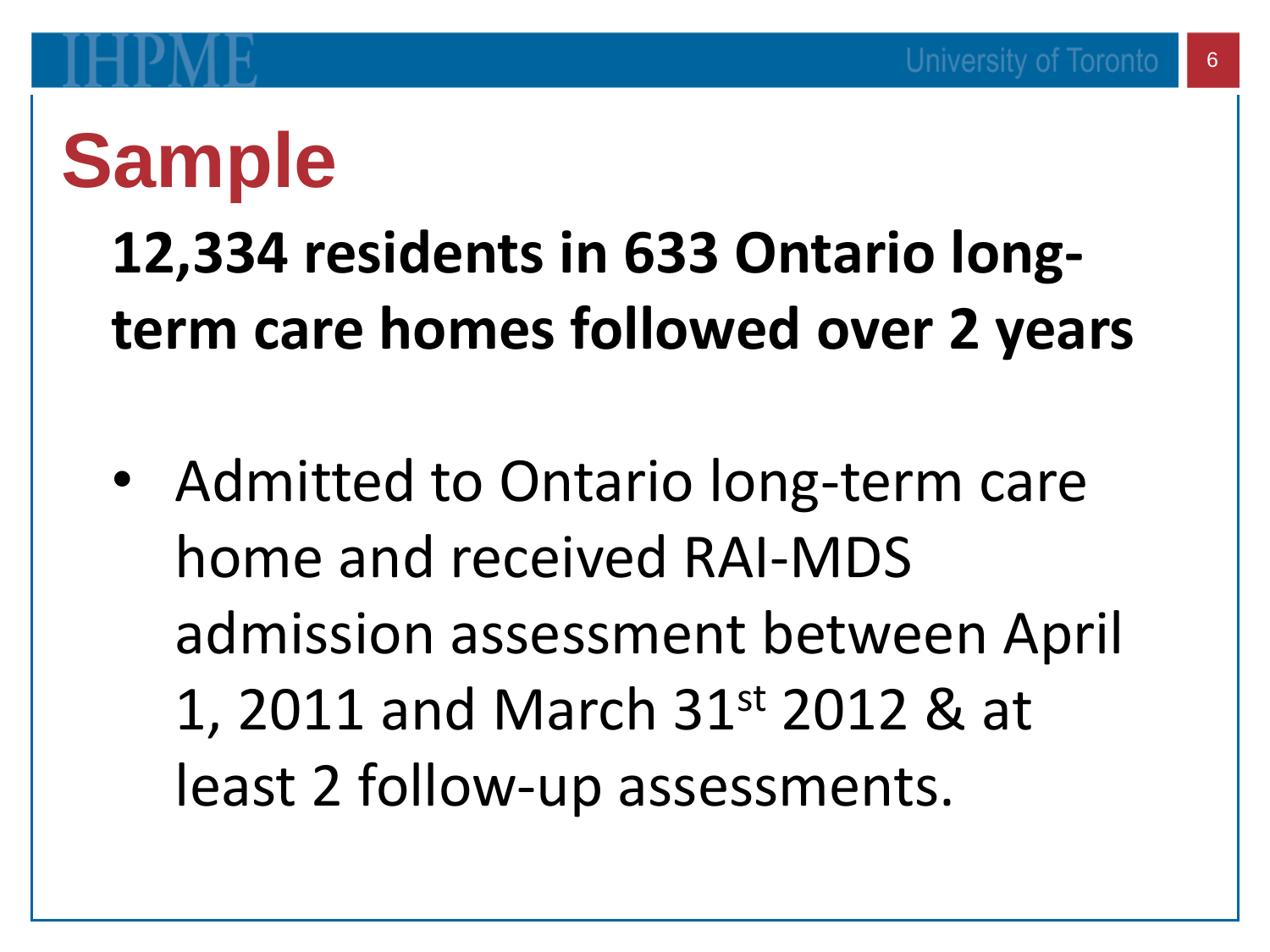### **Outcome: Disablement measure**

#### = Changes in ADL long-form score

#### **Number of activities you need assistance with**

- 1. Walking (e.g. from room to room)
- 2. Transferring (e.g. from bed to chair)
- 3. Getting dressed
- 4. Using the toilet
- 5. Tending to personal hygiene
- 6. Eating
- 7. Moving around in bed

**Score of 0 – 28**, assessed every 90 days in long-term care

#### **Degree of assistance you need with each activity**

**0:** total independence or no or little help with activity.

**1**: supervision provided 3 or more times during last 7 days.

**2**: limited assistance by staff with the resident highly involved in the activity.

**3**: extensive assistance by staff with the resident performing part of the activity

**4**: total dependence/full staff participation in activity during the entire 7 days OR activity did not occur during past 7 days.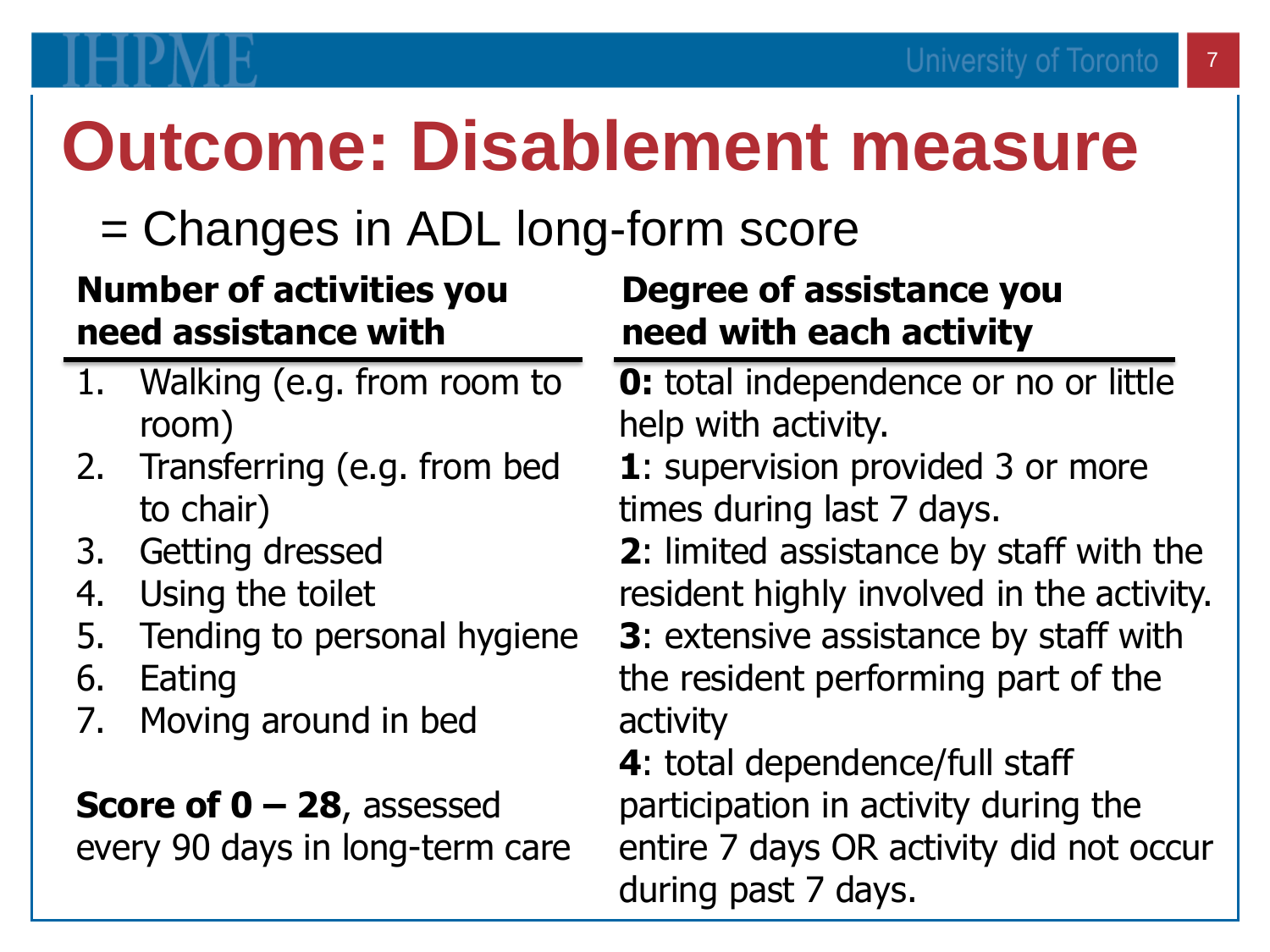# **Exposures**

Test differences in rate of disablement between residents with (vs. without) the four exposures at admission to long-term care:

- **High disability:** ADL long form score in the top 50% of sample.
- **Balance impairment**: require partial physical support during an admission balance test, or unable to attempt to balance from standing without help.
- **Cognitive impairment**: RAI-MDS cognitive performance scale (range:  $0 - 6$ ) of 4, 5 or 6 at admission.
- **Pain: assessor indicated that resident in daily or** severe daily pain at admission.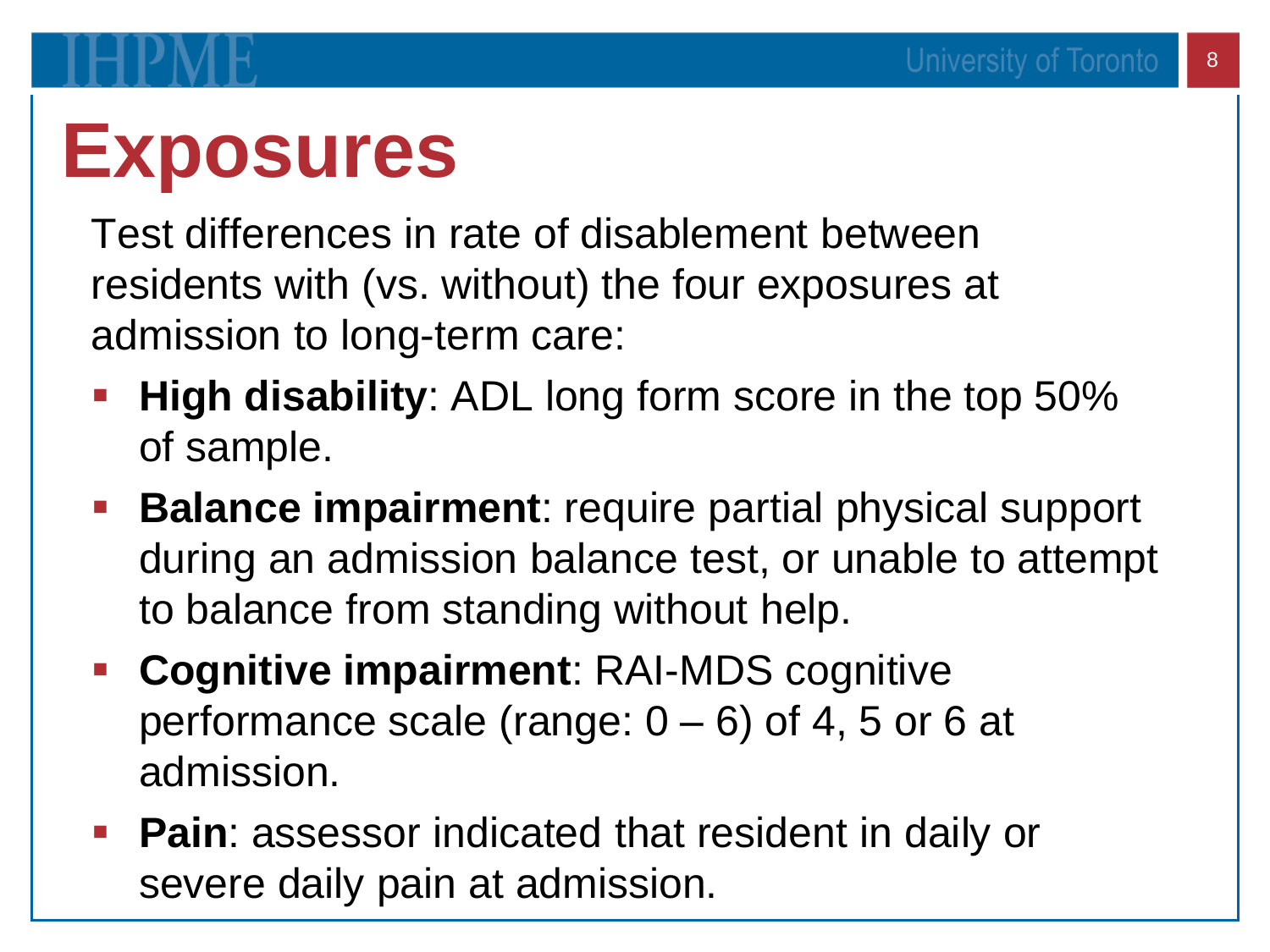# **Analysis**

- For each exposure variable, hierarchical linear regression models were run containing a main effect of time and for each of the exposure measures (e.g. balance impairment)
- & an interaction between time and the exposure Also included
- **random intercepts for residents and LTCHs.**

In each of these models, the coefficient for time represents' average rate of disablement (change in disability score) in the reference group.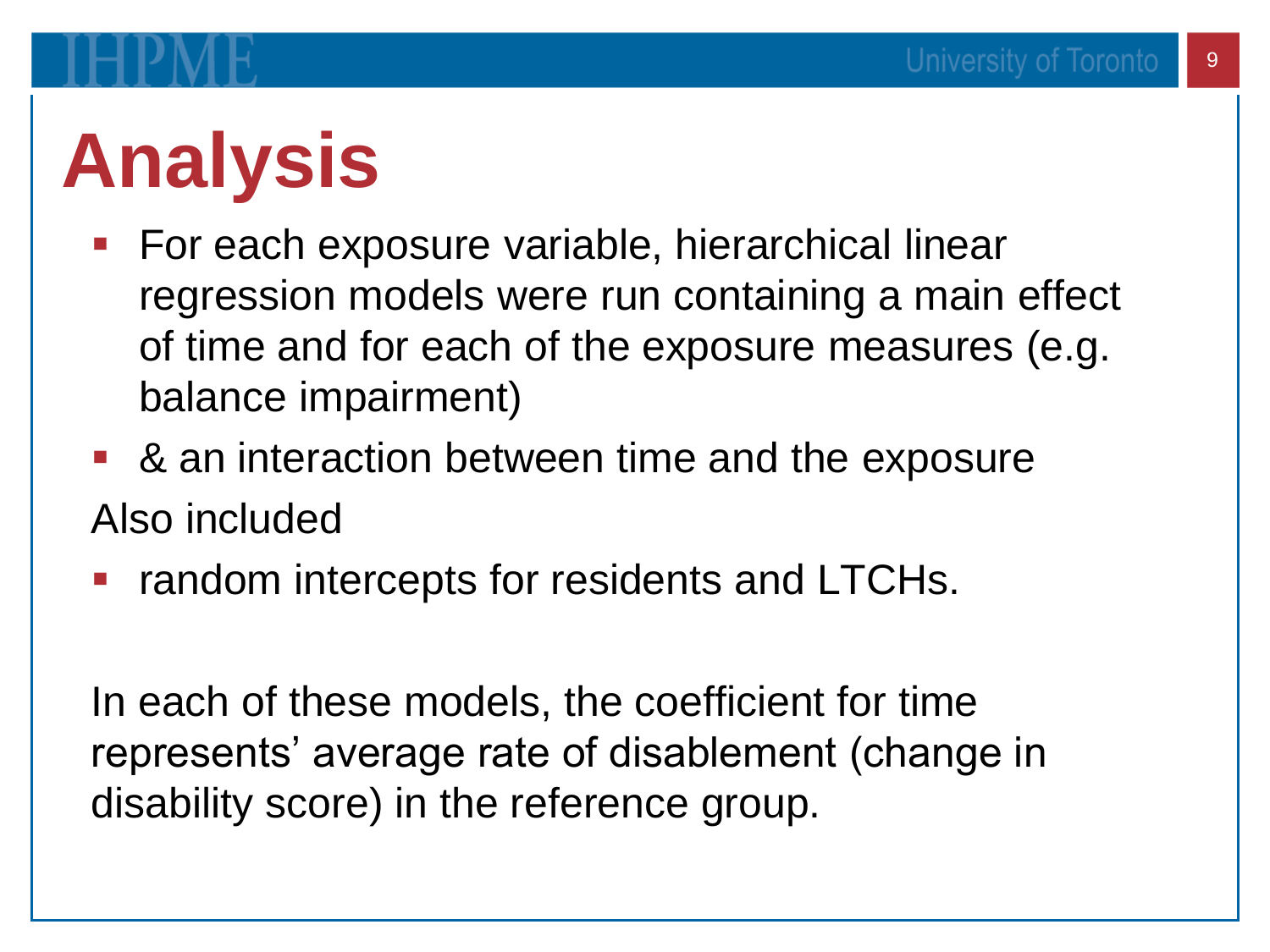#### 10

#### **Resident characteristics at admission**

- Average disability score 13.0 (SD: 7.2)
- 68% female
- Average age 84 years (SD: 7.2)

| <b>Exposure</b>                                   | <b>Prevalence</b><br>(%) |
|---------------------------------------------------|--------------------------|
| High disability (ADL LFS $14 - 27$ )              | 50                       |
| <b>Balance impairment</b>                         | 63                       |
| Moderate-severe to severe<br>cognitive impairment | 14                       |
| Daily or severe pain                              | 17                       |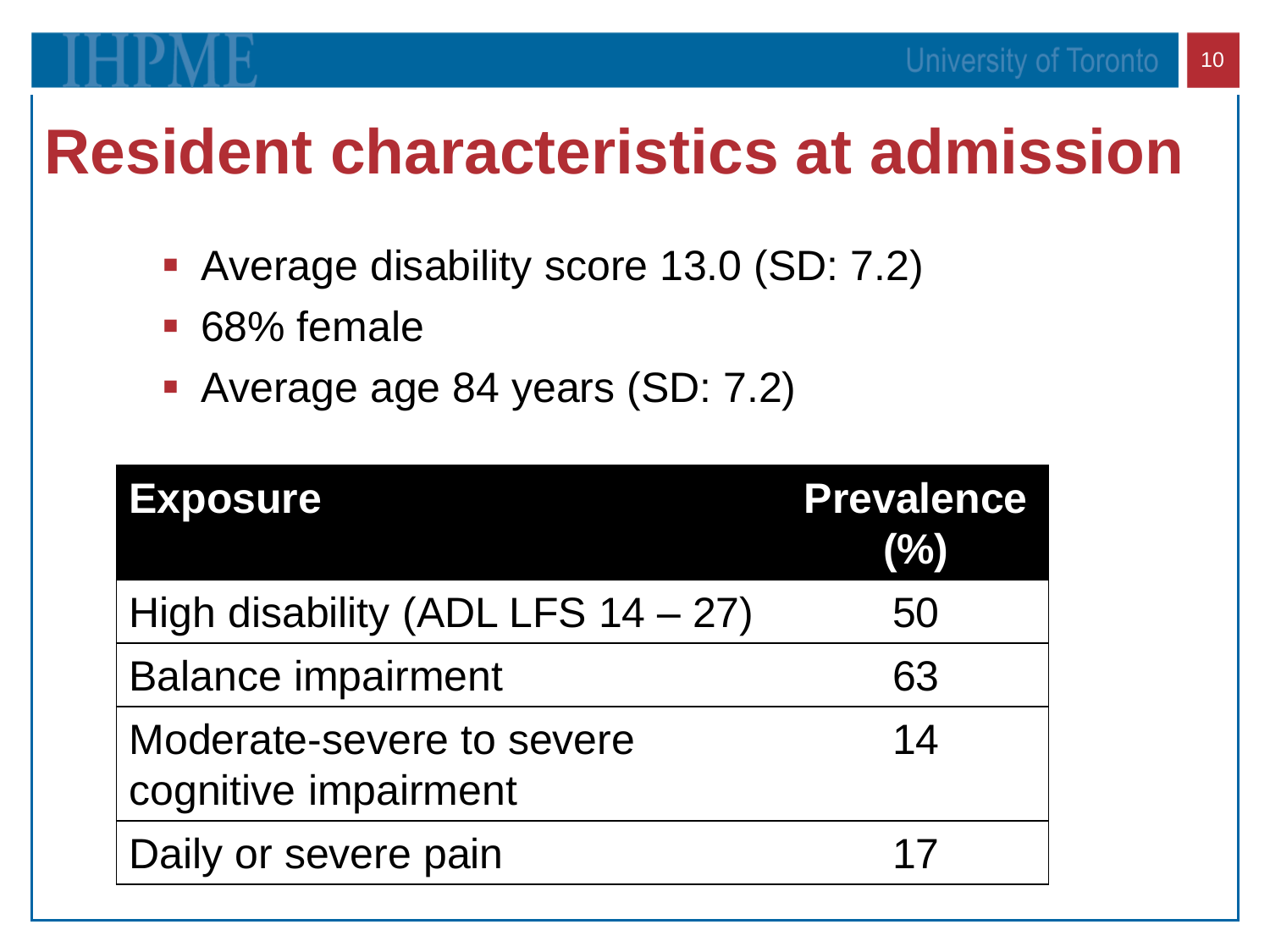#### **Low Disability at Admission Predicts Faster Disablement in Long-Term Care Residents**



University of Toronto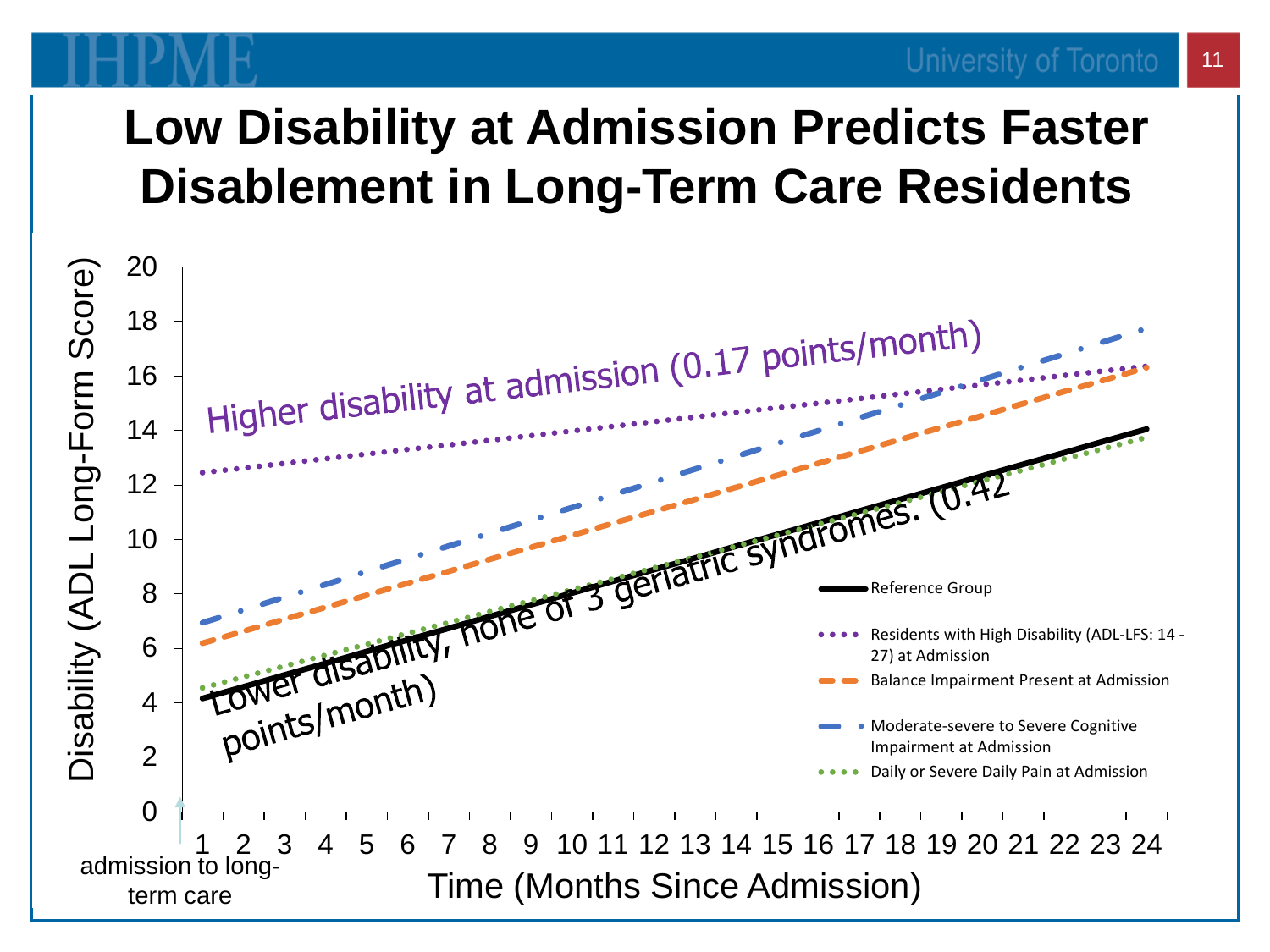### **What we learned**

- Residents who are more disabled at admission experience slower disablement over 2 years than residents who are less disabled at admission.
- Balance impairment, moderate-severe to severe cognitive impairment or daily or severe pain at admission had negligible effects on 2-year disablement.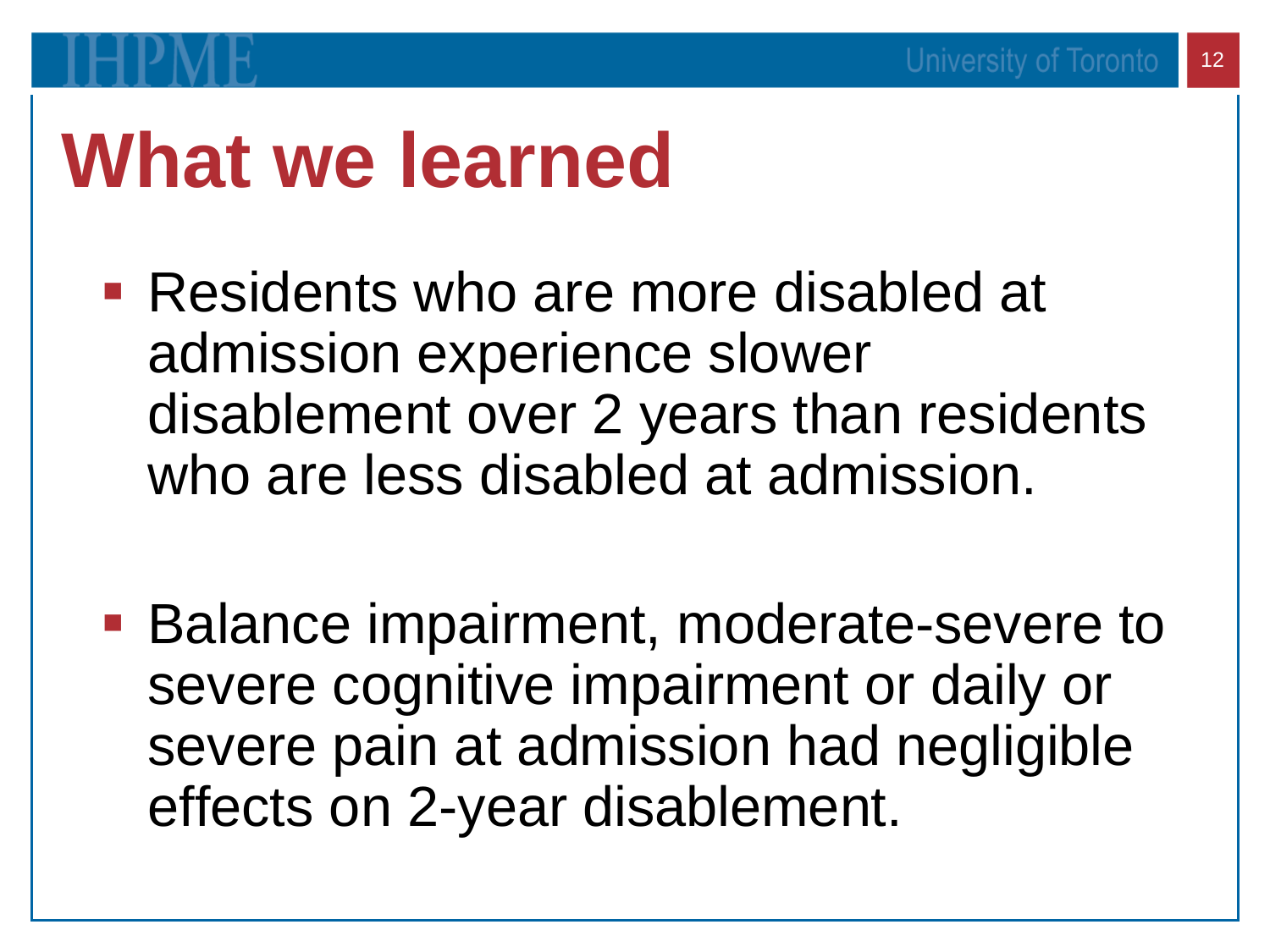## **Limitations**

- Mortality selection (34% of sample died) disproportionately among residents with high disability and balance impairment at admission.
- Disability measure tied to funding; possibly coded up.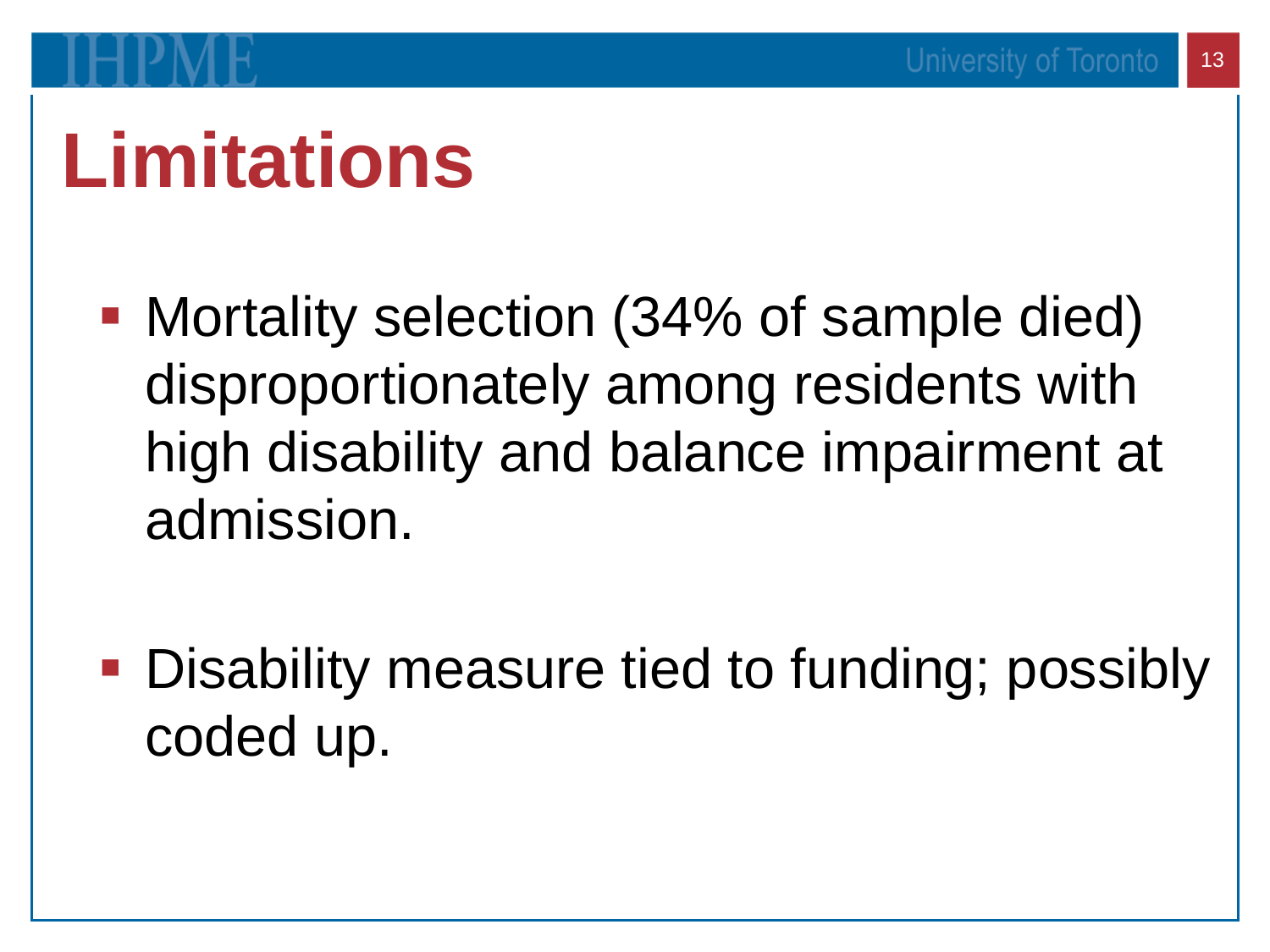## **Next Research Steps**

- **Determine whether differences in rate of** disablement among more or less disabled residents at baseline can be explained by differential access to rehabilitation care
- Examine effect of acute health events (e.g. falls, infection) and hospitalizations on these disablement trajectories.
- Track disablement from onset of disability in community-dwelling older adults, prior to and through admission to long-term care.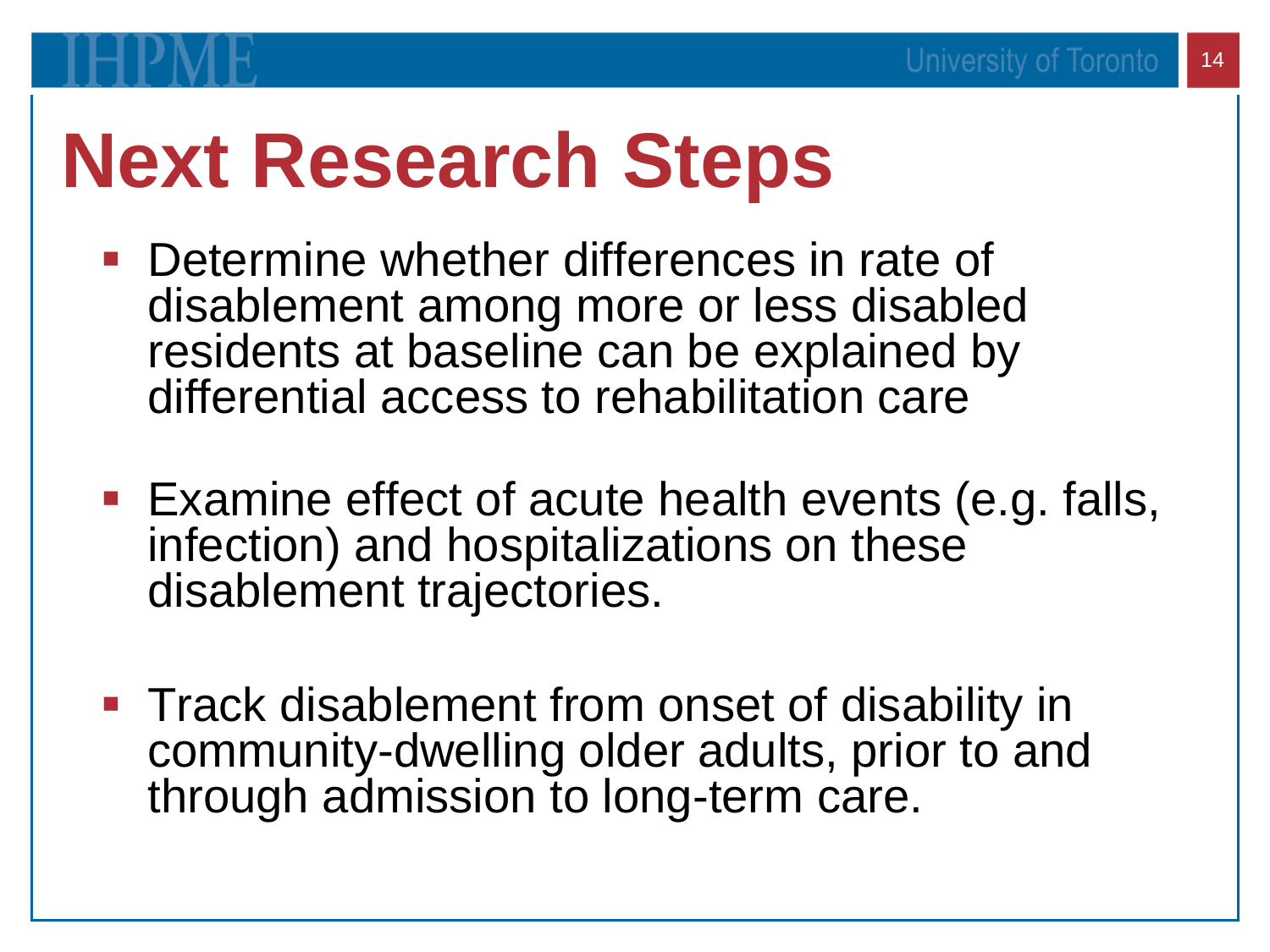### **Policy & Practice Implications**

- Resident and frontline staff feedback critical in interpretation of results re: paymentlinked outcomes.
- Current resource allocation gives most rehab to most disabled residents at admission
	- Untapped opportunity for prevention in residents admitted with low disability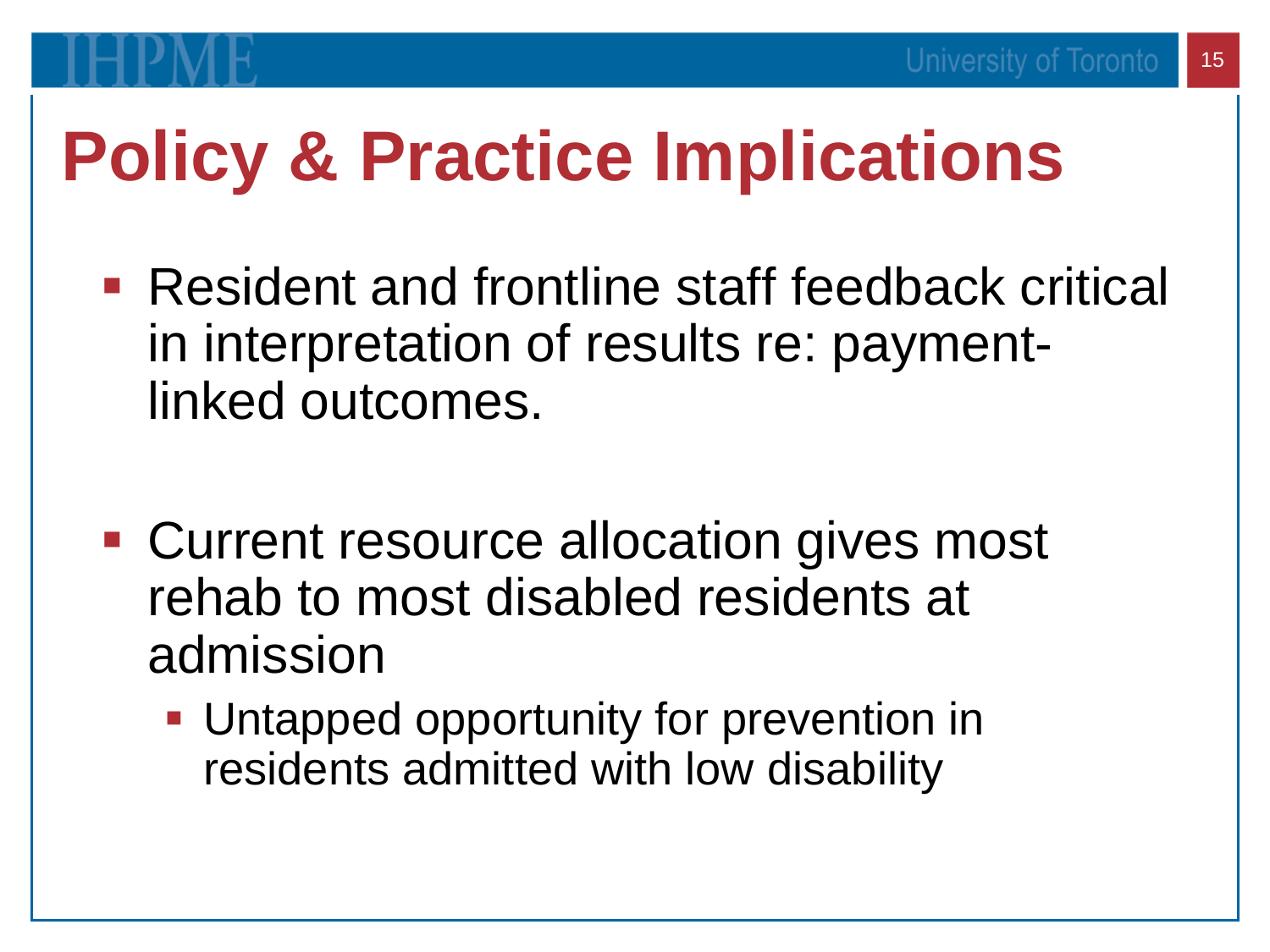#### **Co-Authors & Funding**

- **Dr. Natasha Lane,** IHPME, University of Toronto
- **E. Dr. Thérèse Stukel, Institute for Clinical** Evaluative Sciences
- **Dr. Cynthia Boyd, Johns Hopkins School of** Medicine



#### Government of Canada

Vanier Canada **Graduate Scholarships** 



Gouvernement du Canada

Bourses d'études supérieures du Canada Vanier